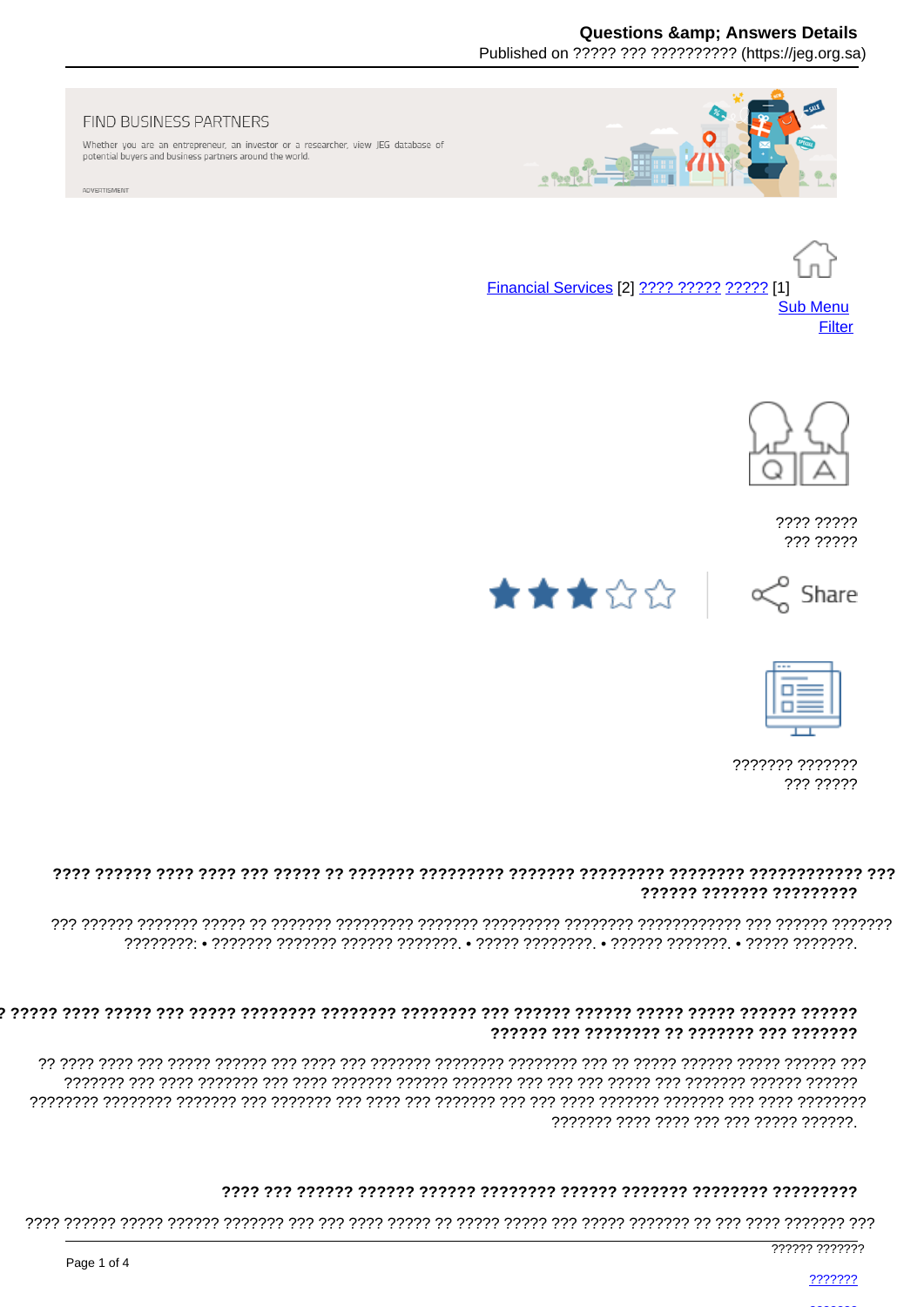777 1777777 1777 1777 177777 17777 17777 17777 1777 1777 1777 1777 1777 1777 1777 1777 1777 1777 1777 177 77777

#### 

2222 222222 222222 22222222 222222 2250 22222 2222 22222

#### <u>22 23 2322 232322 2323333 23233334 23233334 23233334 2324334 2324333 2324334 232434 232434 232434 2</u>

??????? ?????? ??????? ???????? 10 ????? ????.

#### 

?????

????? ?? ???? ?????

??? ?????

?????????

???? C2C (?????)

??????? ??????? ?????????

???????

???? ??????? (????? )

????? ???????

7777777

???? ????? ????????? ???????

???????? ?????????

????????? (????? )

????? ????????

?????? ????????

????????

777777 7777777

2222222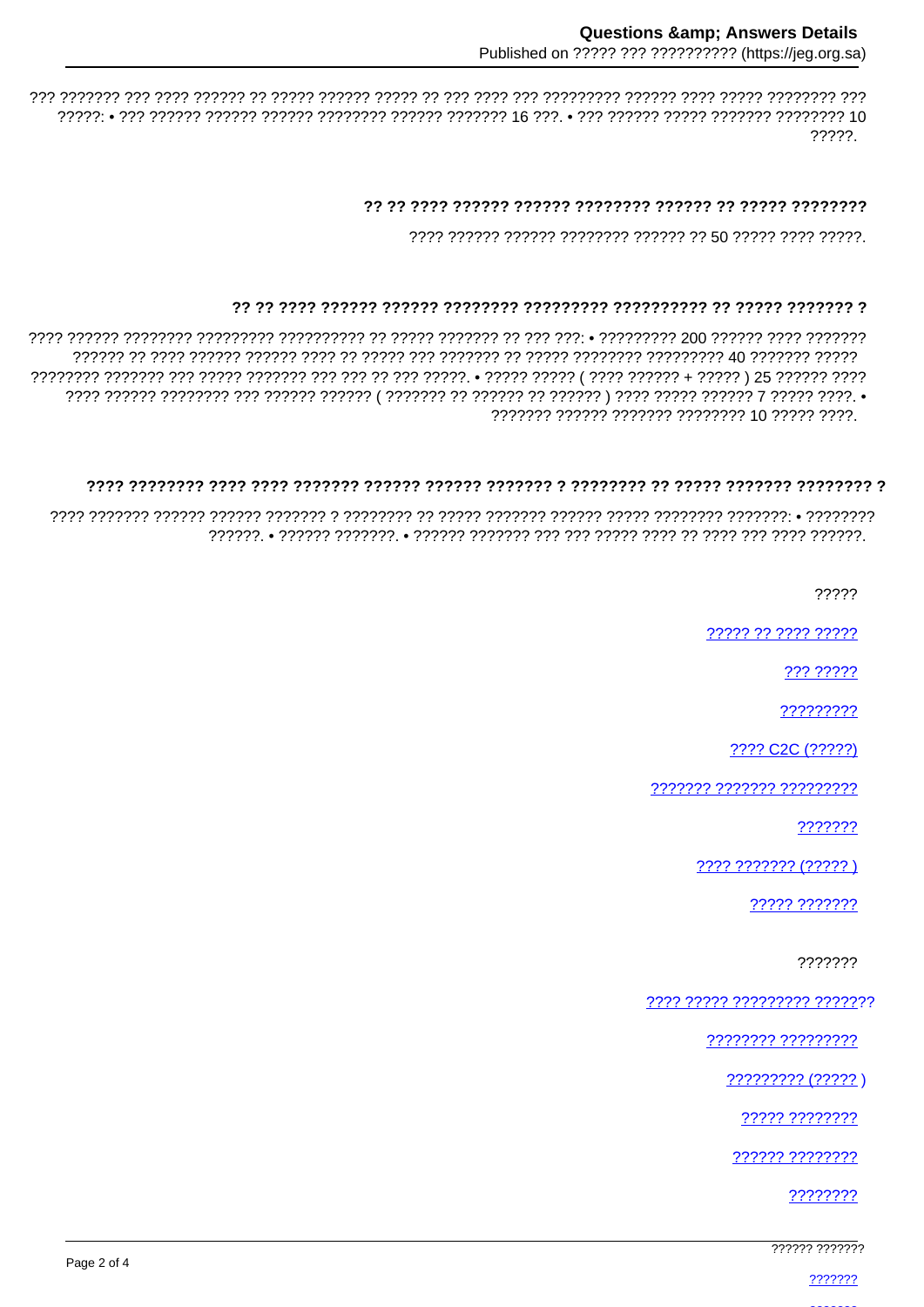???? ???? ??? (????? )

222222 2222222

???? ???????

?????

<u> ????? ?????? ????? ????? ????</u>

<u> ????? ???? ???????</u>

????? ?????? ?????? ???????

????? ????????? ????????

22222 22222 22222222

77777 777777777 7777777

<u> ????? ???????? ????????</u>

?????

???? ?????

2222 222

?????

<u>??????? ?????????</u>??

????????? ??????????

?????? ???????

????? ????????

?????? ????????

????? ?????

22222 2222222

?????? ?????????

??????

English

???????

?? ???????

777777 7777777

2222222